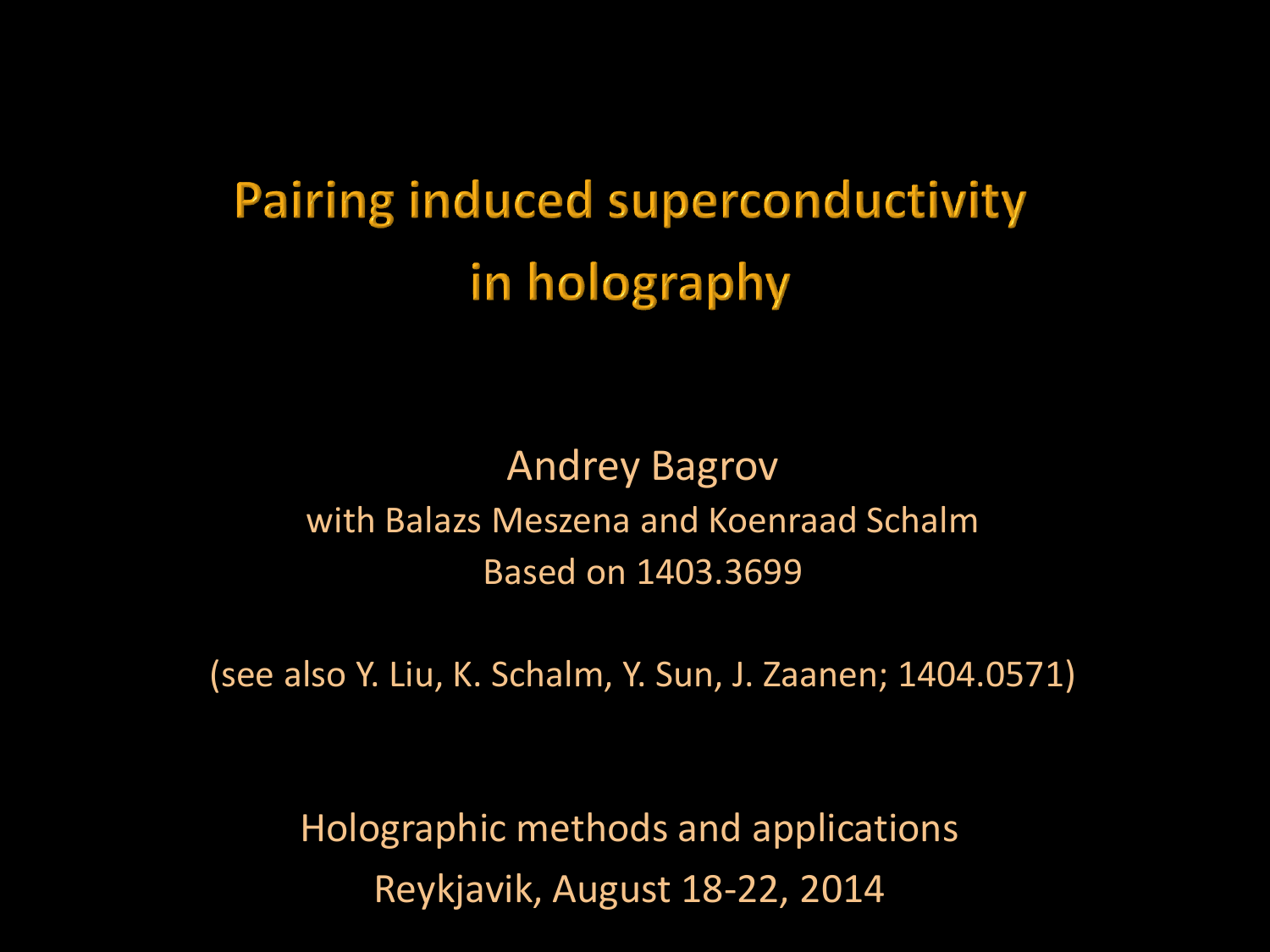#### Motivation

We would like to use the power of AdS/CFT to analyze **realistic** quantum field theories at strong coupling and finite density.

In real solid state systems the "strong coupling" is rather the coupling between electrons than the gauge coupling.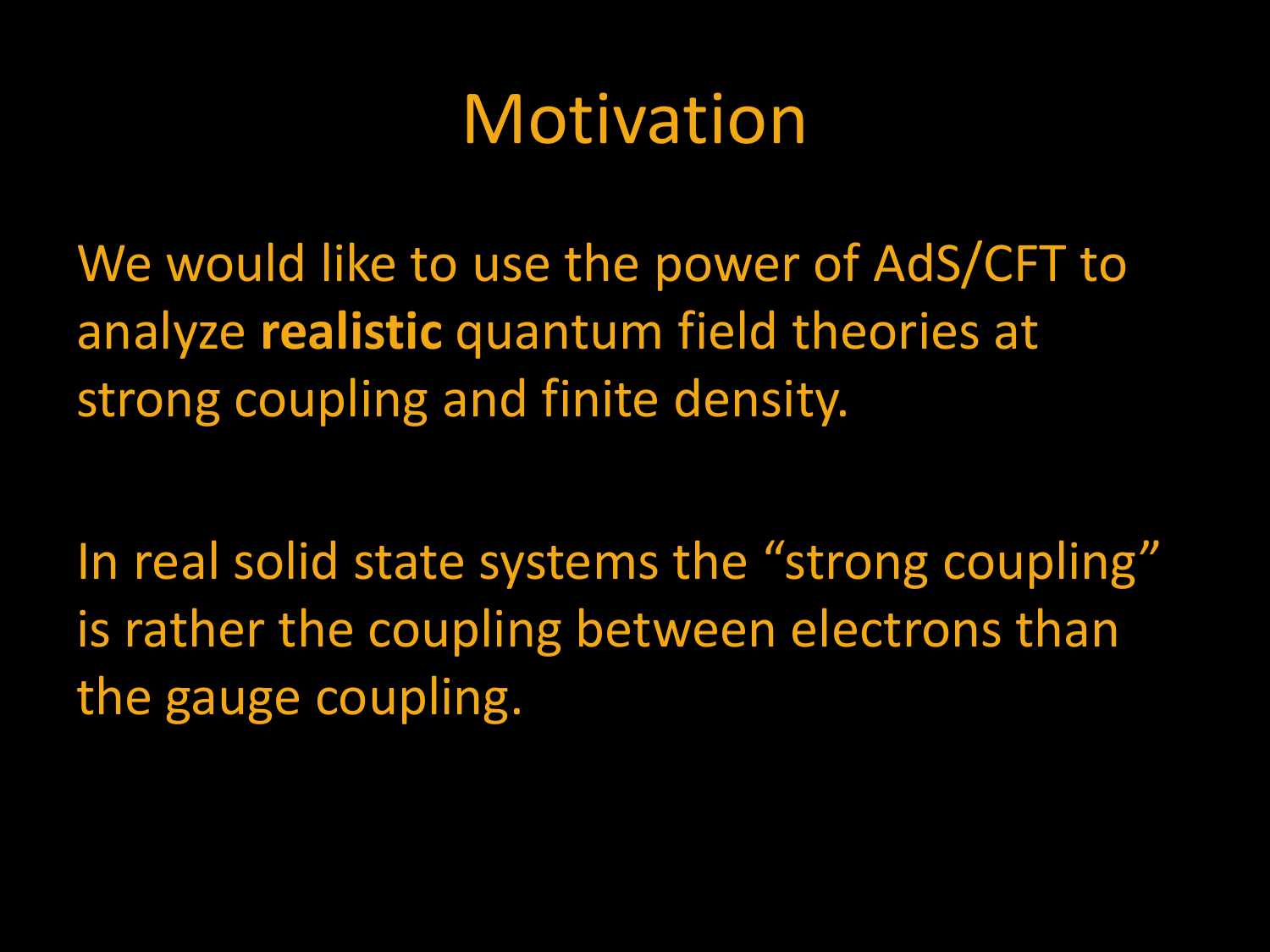#### Motivation

• The main goal: to formulate a complete dynamical holographic model of unconventional SC with an explicit strong fermionic pairing mechanism.

• A step on this way: to reformulate the standard BCS theory in holographic terms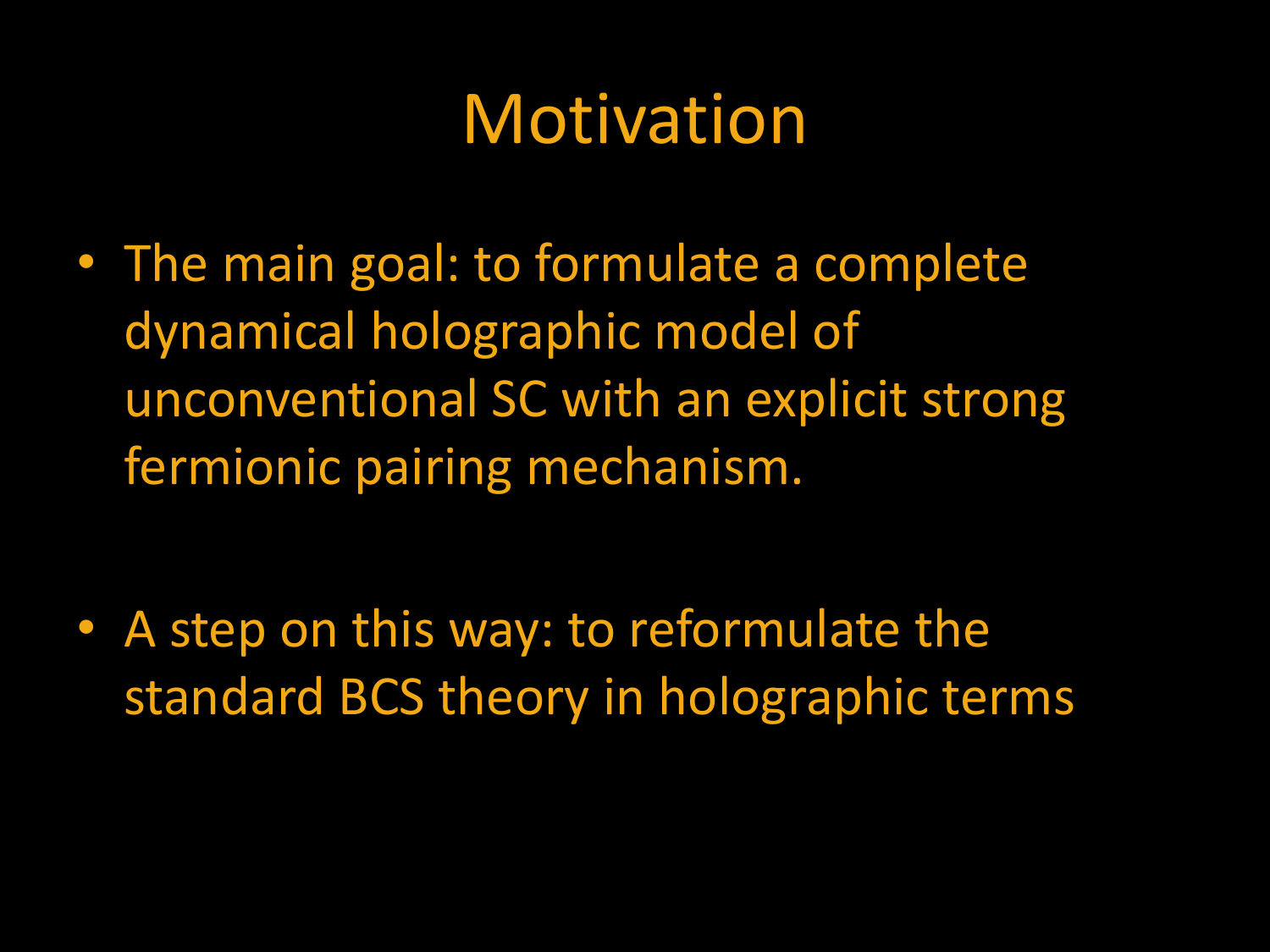## Fermionic pairing in holography

• Fermionic probes of a holographic superconductor (Faulkner, Horowitz, McGreevy, Roberts, Vegh; 0911.3402)



- Cooper pairing near a black hole (Hartman&Hartnoll; 1003.1918)
- Top-down models of fermionic bound states N=2 SYM, meson superfluid (Ammon, Erdmenger, Kaminski, Kerner; 0903.1864)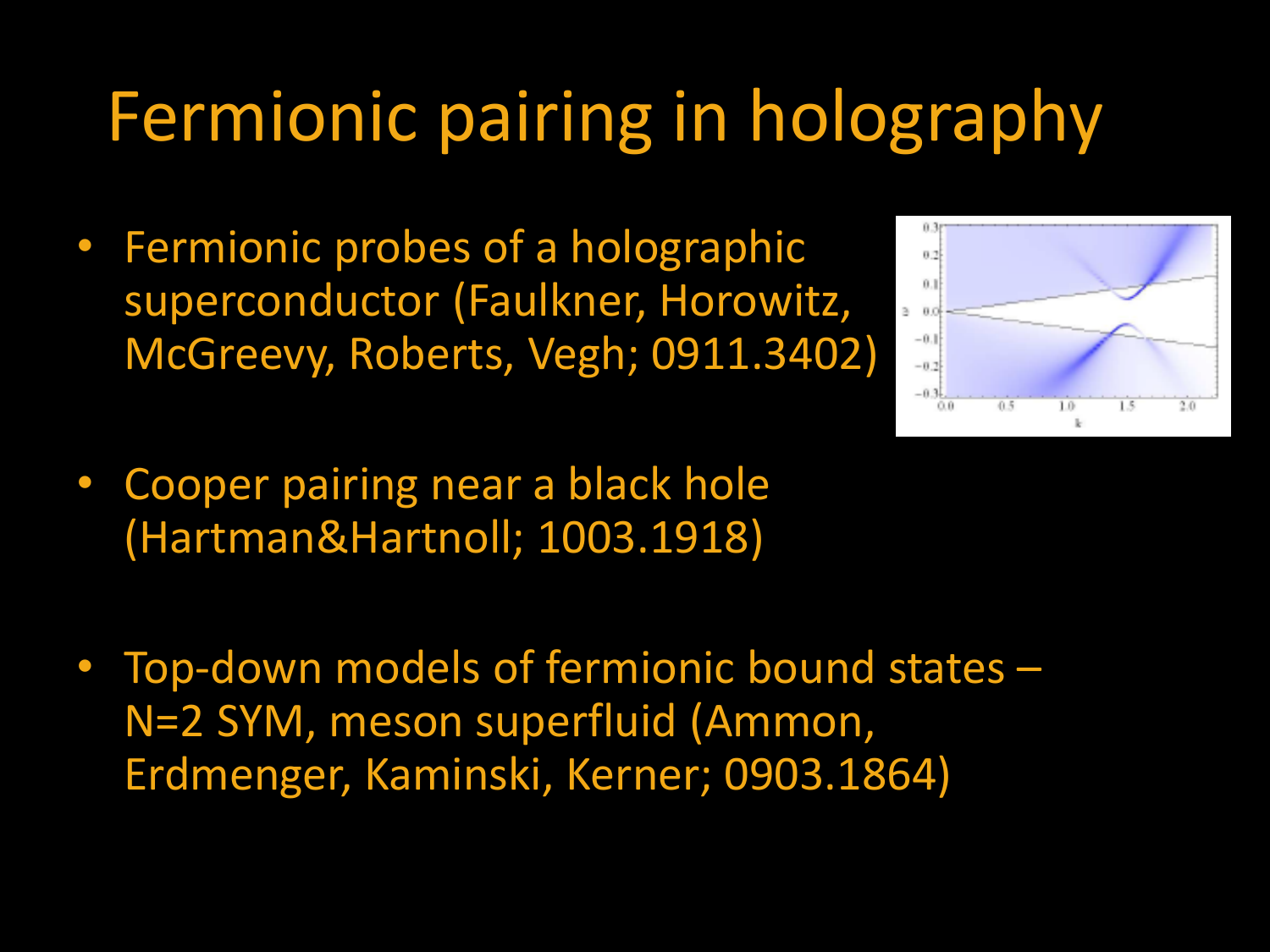#### Backreacting fermions

Quantum electron star – fluid limit:

- Fermions backreacting on the U(1) gauge field (Allais, McGreevy, Suh; 1202.5308)
- Fermions backreacting both on the gauge field and the bulk metric (Allais, McGreevy; 1306.6075)
- Holographic Fermi liquid QM limit:
- Fermions backreacting on the gauge field in a hard wall model (Sachdev; 1107.5321)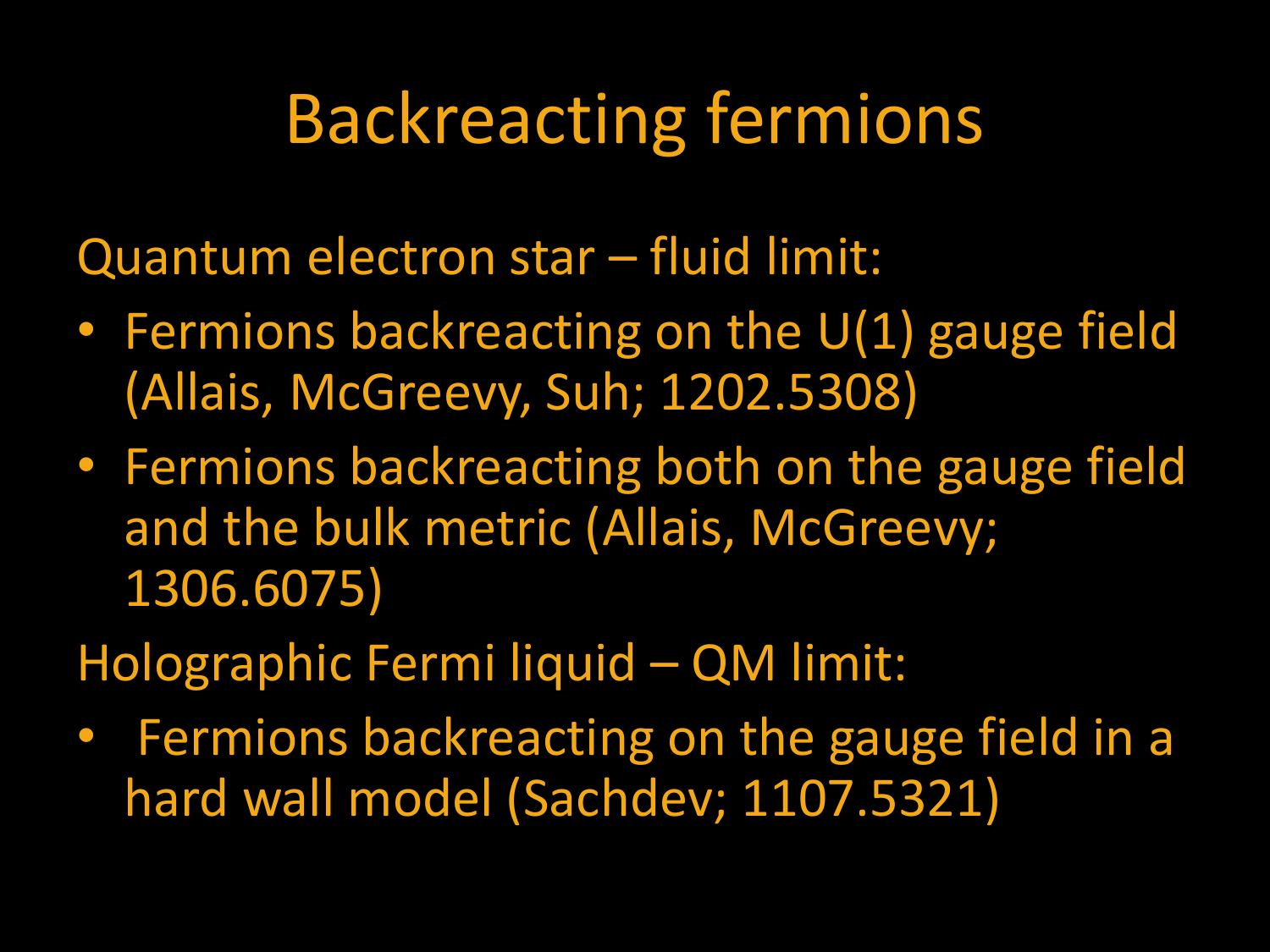#### Our strategy

- Consider the pure AdS4 hard wall holographic model of Fermi liquid
- Introduce scalar field (order parameter) and Yukawa-like coupling in the bulk
- Numerically solve the system of interacting scalar, fermionic, and electromagnetic fields in the bulk (metric is fixed)
- Read off spectrum of fermions and vev's in the boundary field theory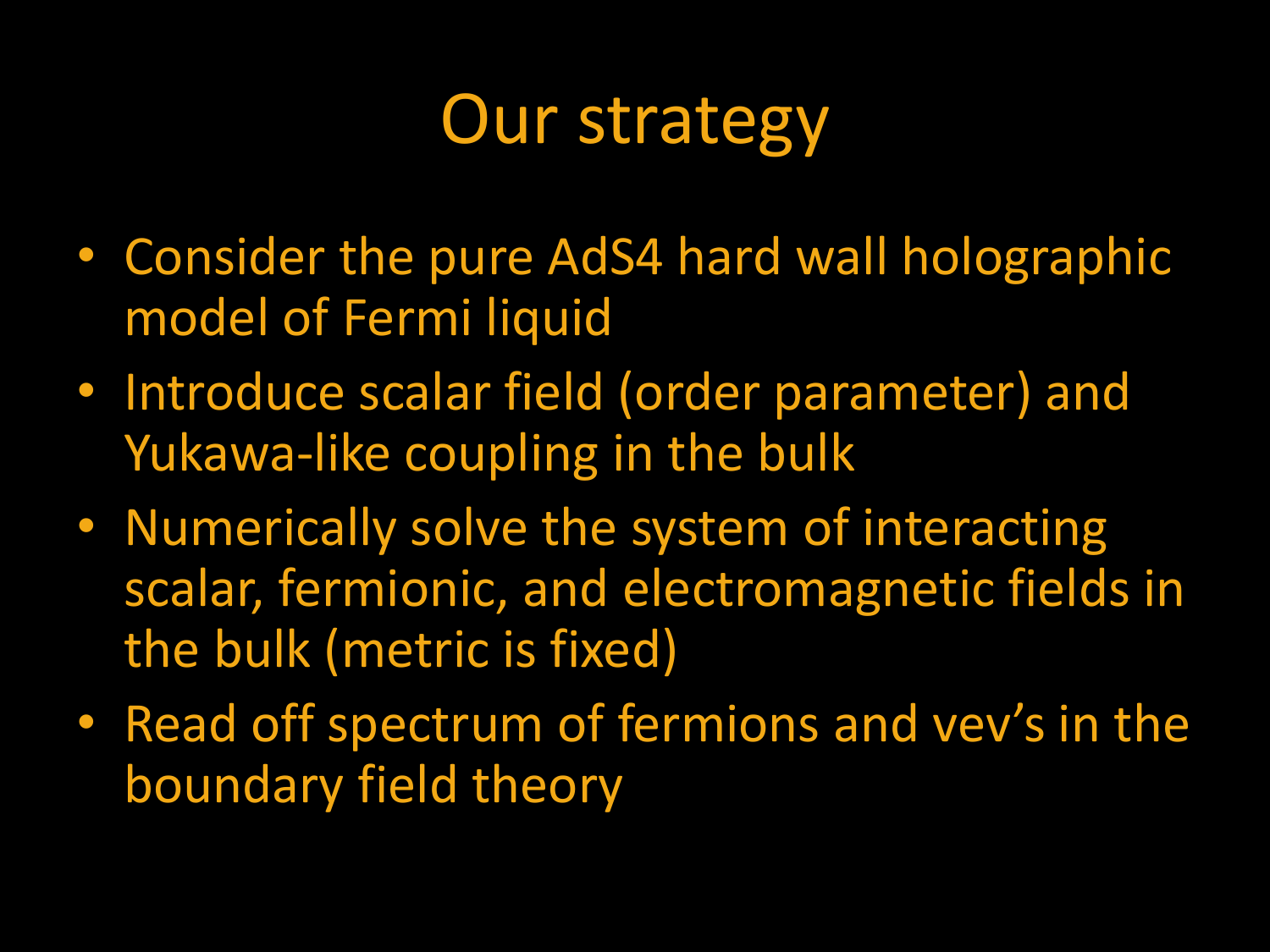### Holographic Fermi liquid

- Well-defined long living quasiparticles
- Certain transport properties

$$
\mathcal{G}(\omega, k) \sim \frac{1}{i\omega - \epsilon_{\mathbf{k}} - \Sigma(k, \omega)}
$$

$$
\Sigma(k, \omega) \sim m_{*}^{3} \frac{(\pi T)^{2} + \omega^{2}}{1 + e^{-\beta \omega}}
$$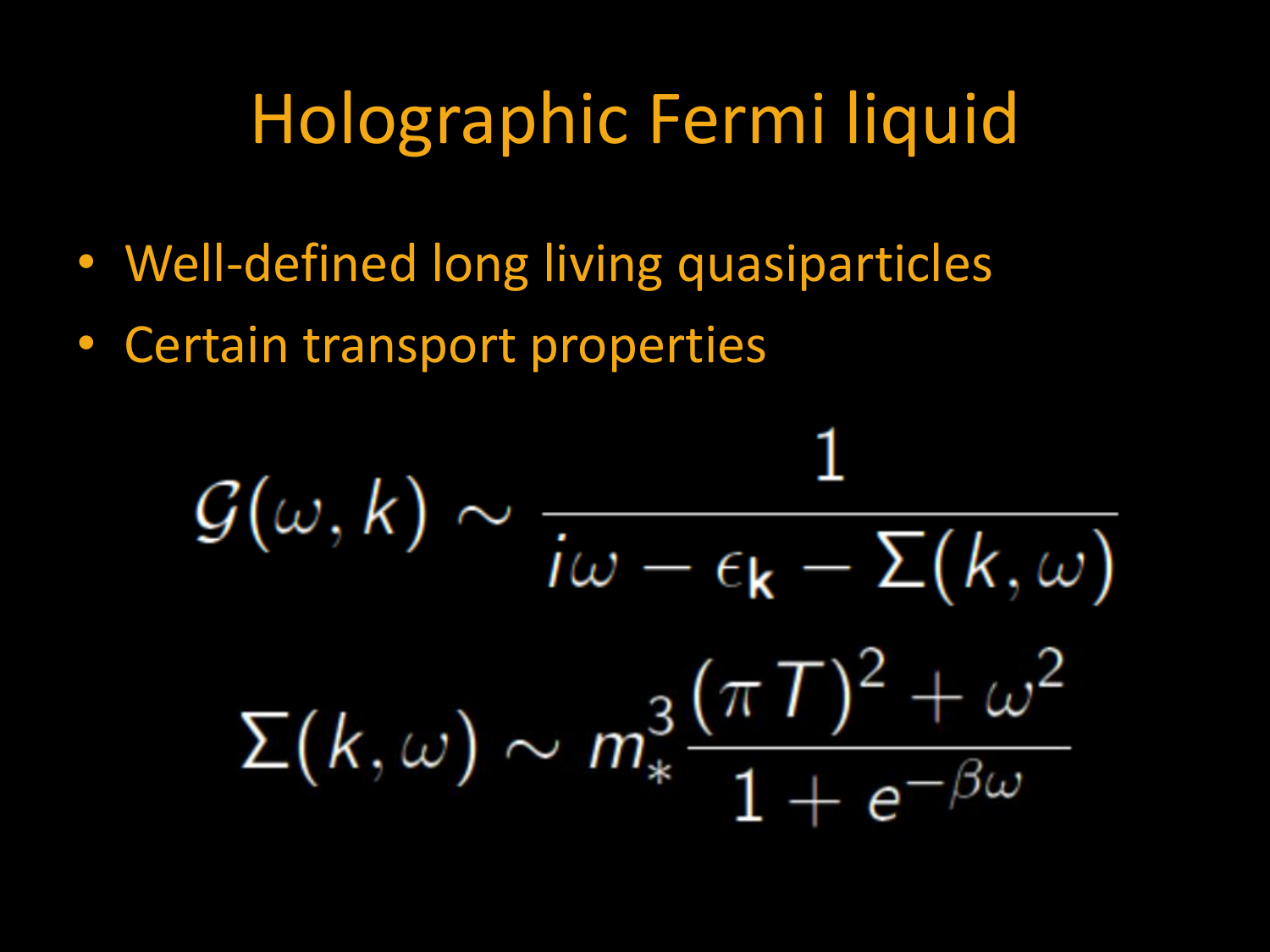#### Holographic Fermi liquid

• Fermions in pure AdS4 spacetime + finite charge density, i.e. U(1) gauge field

$$
S=\frac{1}{2\kappa^2}\int d^4x\sqrt{-g}\left(R-\frac{6}{L^2}-\frac{1}{4}F_{\mu\nu}F^{\mu\nu}+\overline{\Psi}\Gamma^\mu D_\mu\Psi-m_\Psi\overline{\Psi}\Psi\right)
$$

• Gapless IR degrees of freedom are to be cut off

$$
ds^{2} = \frac{1}{z^{2}} \left( -dt^{2} + dz^{2} + dx^{2} + dy^{2} \right), \quad z \in [0, z_{w}]
$$

• All relevant information is contained in the spectrum of bulk fermions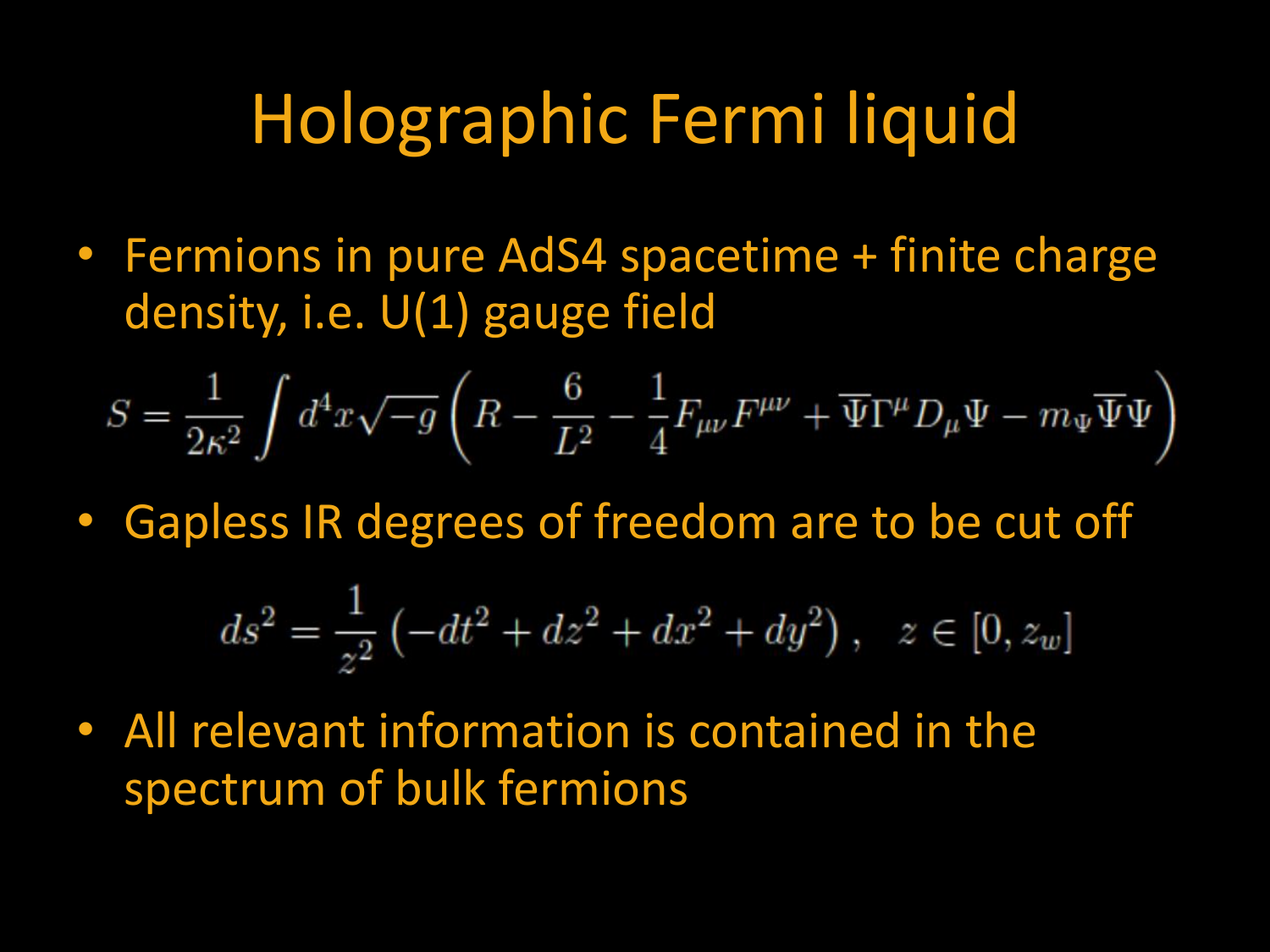# Spin splitting

• Zero vs. non-zero chemical potential



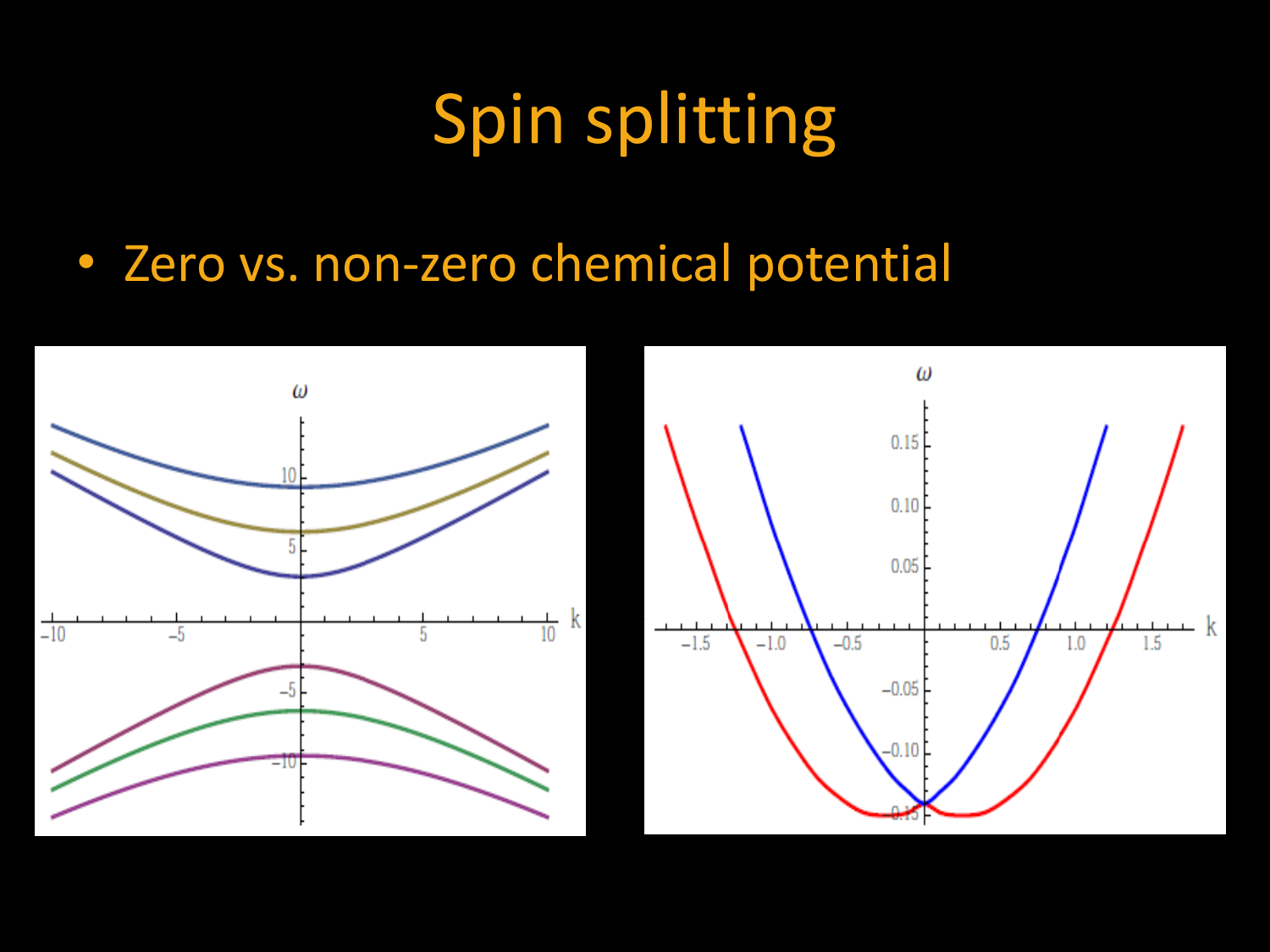#### Majorana interaction

- The most general Lagrangian of relativistic BCS theory (D. Bertrand, PhD thesis, Leuven U.)  $\mathcal{L}_{int} = g_1(\bar{\psi}\psi)^2 + g_2(\bar{\psi}\gamma_5\psi)^2 + g_3(\bar{\psi}\gamma^{\mu}\psi)^2 +$  $g_4(\bar{\psi}\gamma^{\mu}\gamma_5\psi)^2+g_5(\bar{\psi}\sigma^{\mu\nu}\psi)^2$
- The only important coupling

$$
\mathcal{L}_{int} = g\left(\bar{\psi}\gamma_5\psi\right)\left(\bar{\psi}\gamma_5\psi\right)^{\dagger}
$$

 $\mathcal{L} = \bar{\psi}\gamma^{\mu}\partial_{\mu}\psi - \partial_{\mu}\bar{\psi}\gamma^{\mu}\psi - m\bar{\psi}\psi - eA_{\mu}\bar{\psi}\gamma^{\mu}\psi + g(\bar{\psi}\gamma_{5}\psi)(\bar{\psi}\gamma_{5}\psi)^{\dagger}$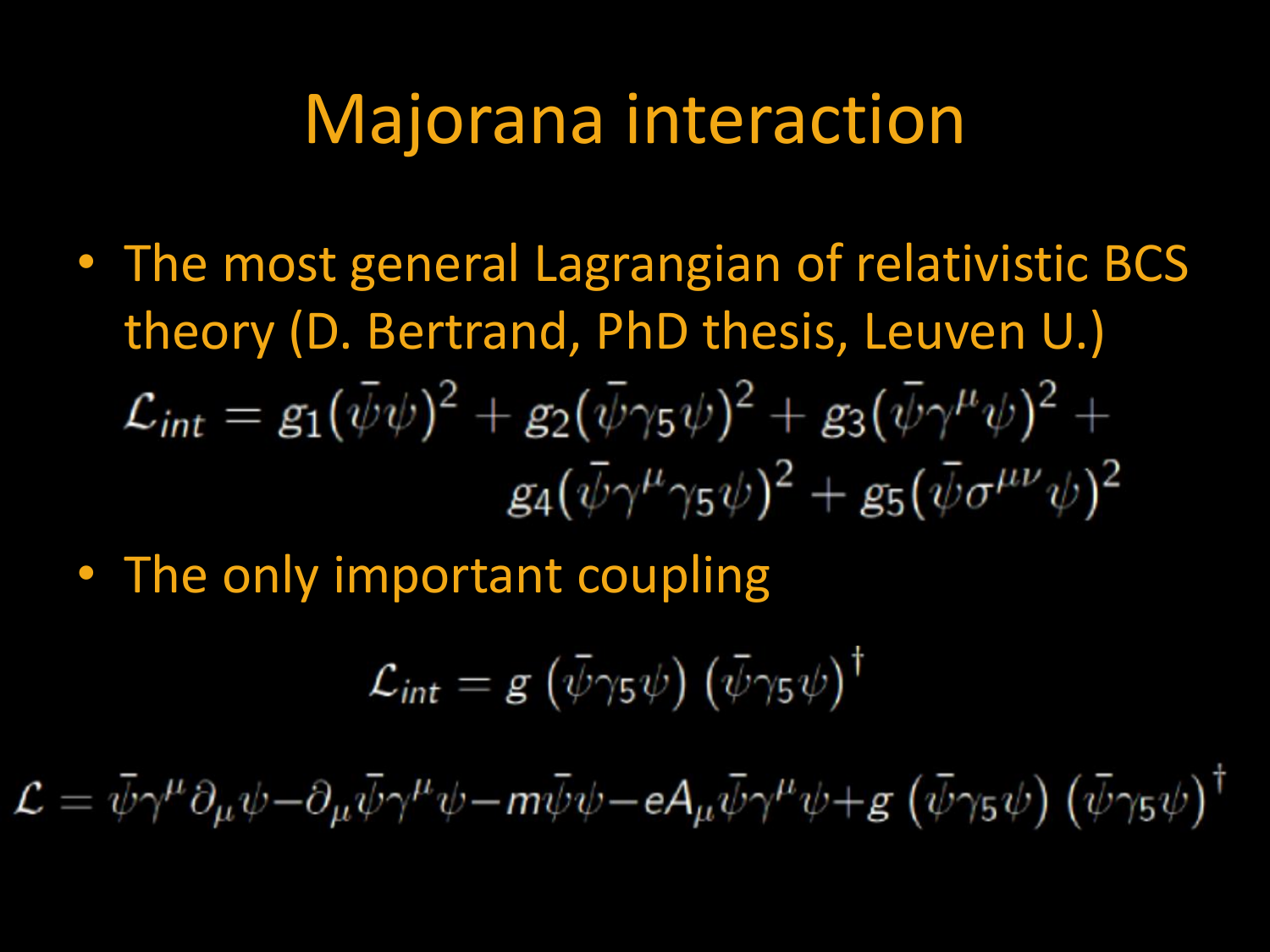# Nambu-Gorkov transformation $S_D + S_M = \int d^4x \overline{\chi} K \chi$  $\chi=\left(\begin{array}{c} \psi_1 \\ \psi_2 \\ \psi_3^* \\ \psi_4^* \end{array}\right)^J$  $K=\left(\begin{array}{cc} D_{11} & 2\eta_5\frac{\phi}{z}\sigma_3\\ -2\eta_5^*\frac{\phi^*}{z}\sigma_3 & D_{22} \end{array}\right)$  $(\alpha_1, \alpha_2, \alpha_3, \alpha_4) = (\chi_1, i\chi_2, \chi_3, i\chi_4)$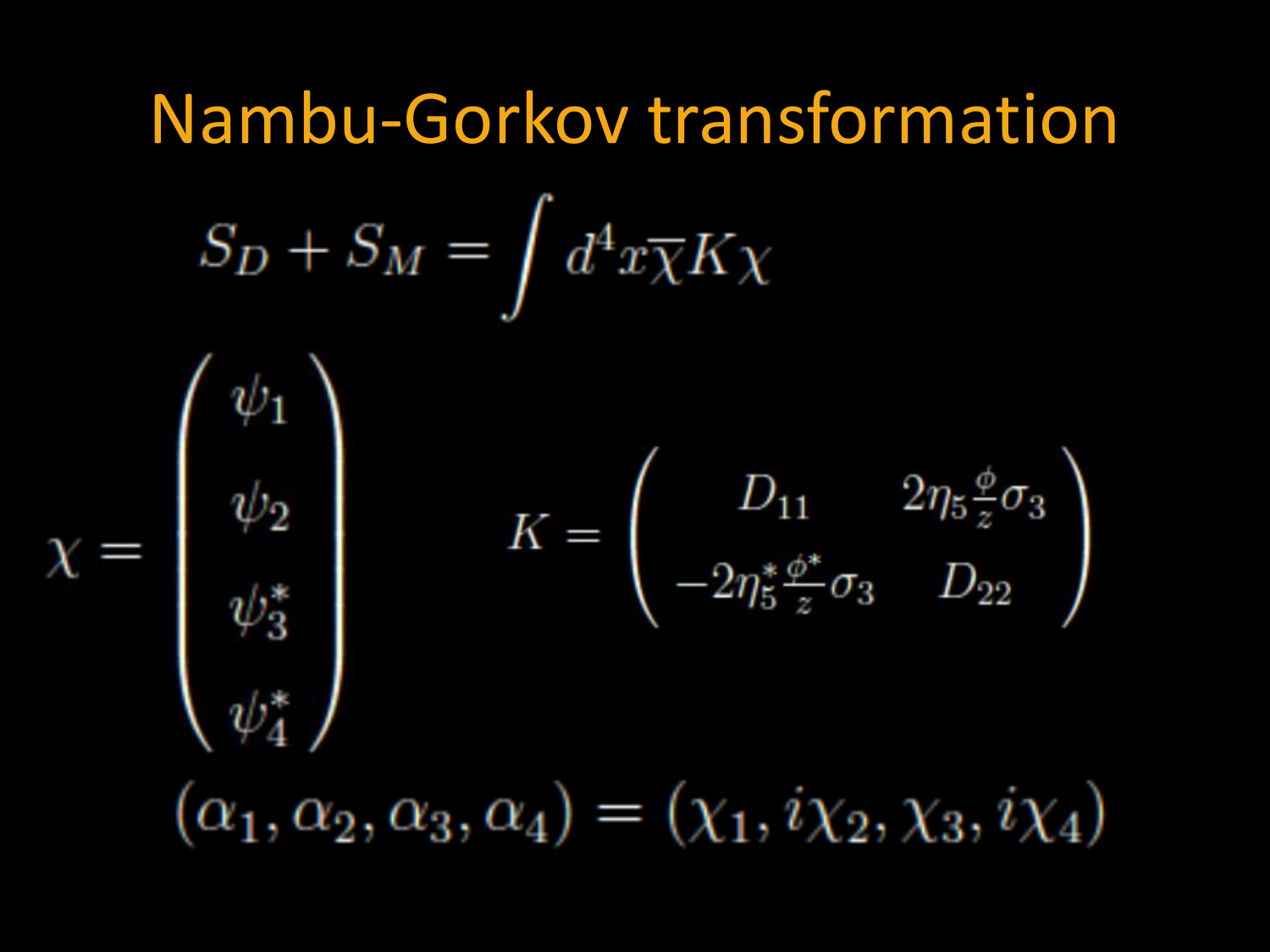#### Nambu-Gorkov transformation

#### • Flipped spectrum





Schulz et. al., Fermi liquids and Luttinger liquids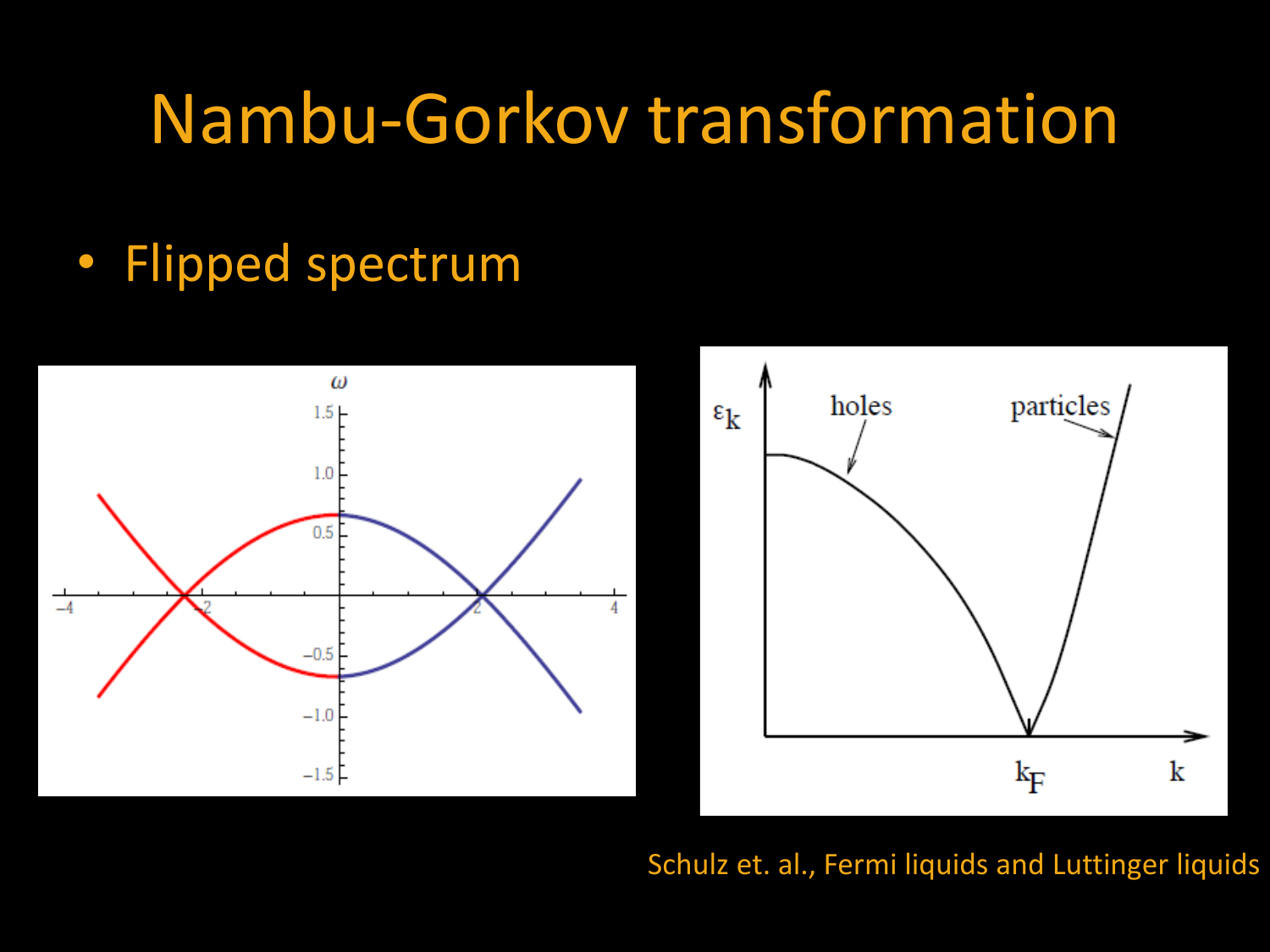#### Backreacting fermions

• Fermionic bilinears backreact on the scalar order parameter and on the gauge field

 $\langle \psi$ 

$$
\langle \psi^+ \psi \rangle = \frac{1}{2\pi} \sum_n \int dk |k| \left( \alpha_{k,n,1}^2 + \alpha_{k,n,2}^2 \right) \Theta \left( -\omega_{k,n} \right)
$$

$$
\langle \Gamma^5 \psi \rangle = \frac{i}{2\pi} \sum_n \int_{-\Lambda(\omega_n)}^{\Lambda(\omega_n)} dk |k| \left[ \Theta \left( \omega_{k,n} \right) \left( \alpha_{k,n,1} \alpha_{k,n,4} - \alpha_{k,n,2} \alpha_{k,n,3} \right) \right]
$$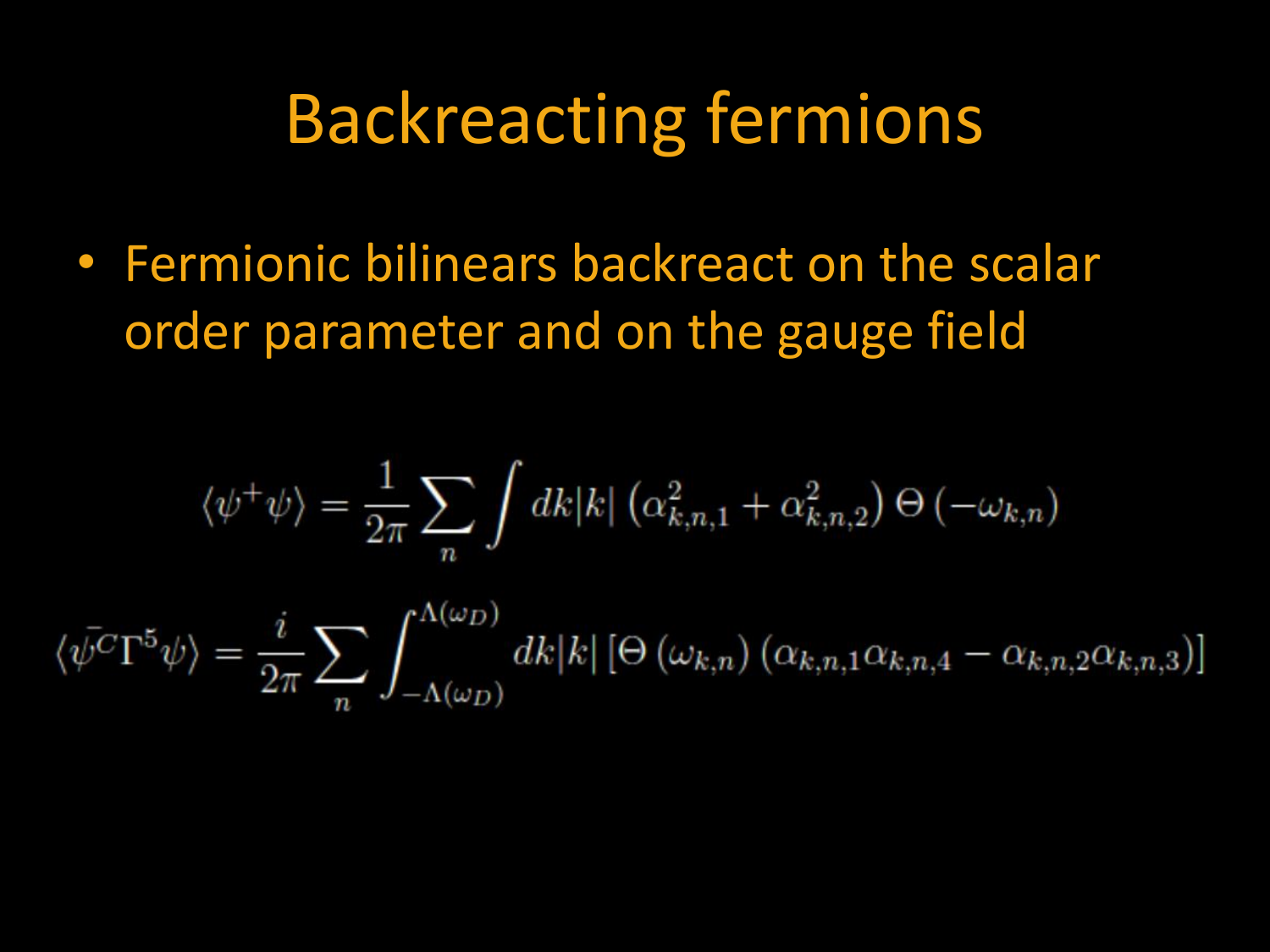#### Equations of motion

$$
z^{2}\phi'' - 2z\phi' + 4q^{2}z^{2}A_{0}^{2}\phi - m_{\phi}^{2}\phi = \frac{\eta_{5}z^{3}}{2\pi} \sum_{n} \int_{-\Lambda(\omega_{D})}^{\Lambda(\omega_{D})} dk|k|\Theta(\omega_{k,n})\left(\alpha_{k,n,1}\alpha_{k,n,4} - \alpha_{k,n,2}\alpha_{k,n,3}\right),
$$

$$
z^{2}A_{0}'' - 8q^{2}A_{0} = \frac{qz^{2}}{2\pi} \sum_{n} \int dk|k|\left(\alpha_{k,n,1}^{2} + \alpha_{k,n,2}^{2}\right)\Theta\left(-\omega_{k,n}\right),
$$

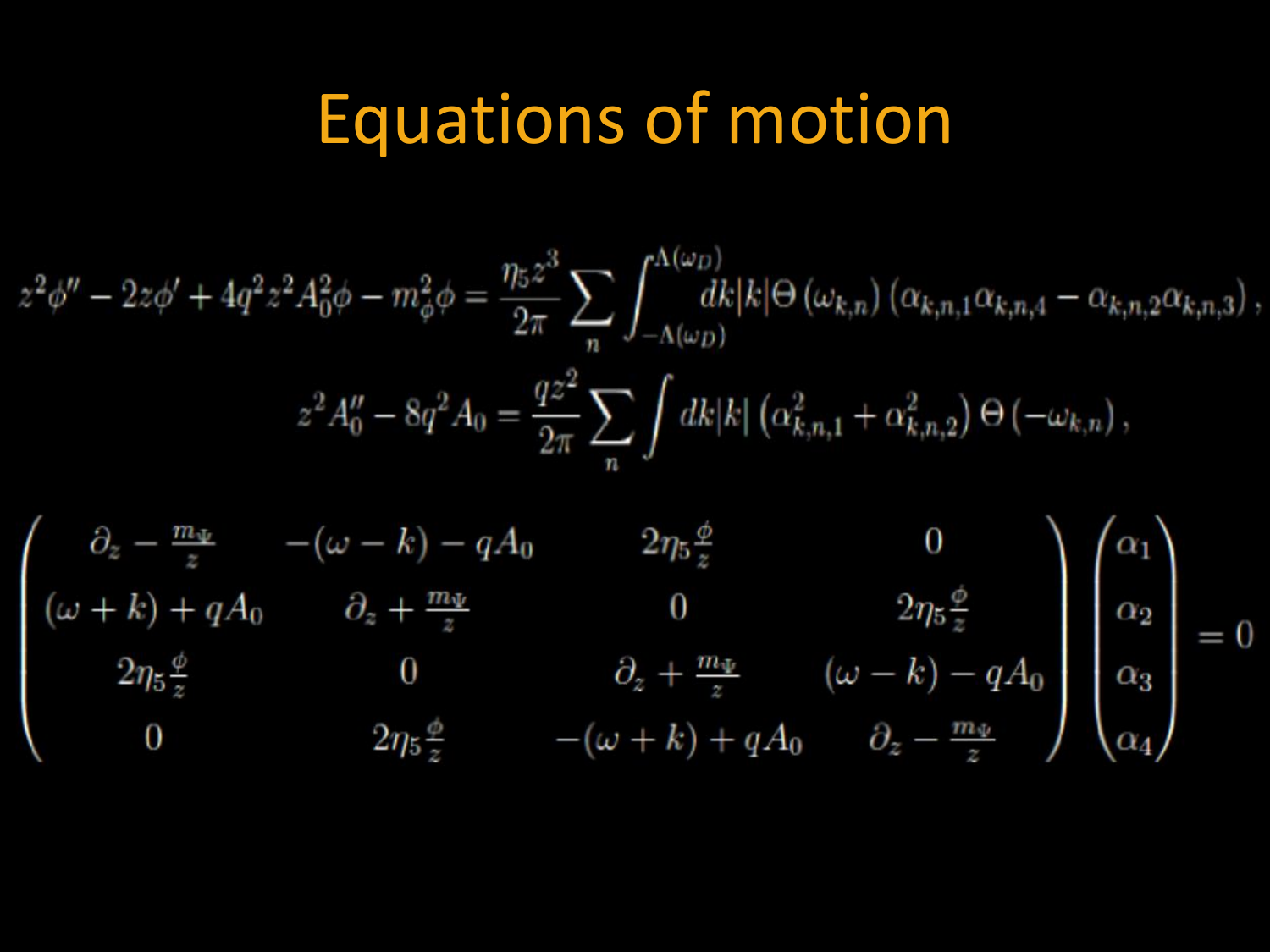#### Boundary conditions

- At the holographic boundary all fields should be normalizable
- At the hard wall

$$
\phi'(z_w) = 0, \quad A'_0(z_w) = 0
$$

$$
\alpha_1(z_w) = \alpha_4(z_w) = 0
$$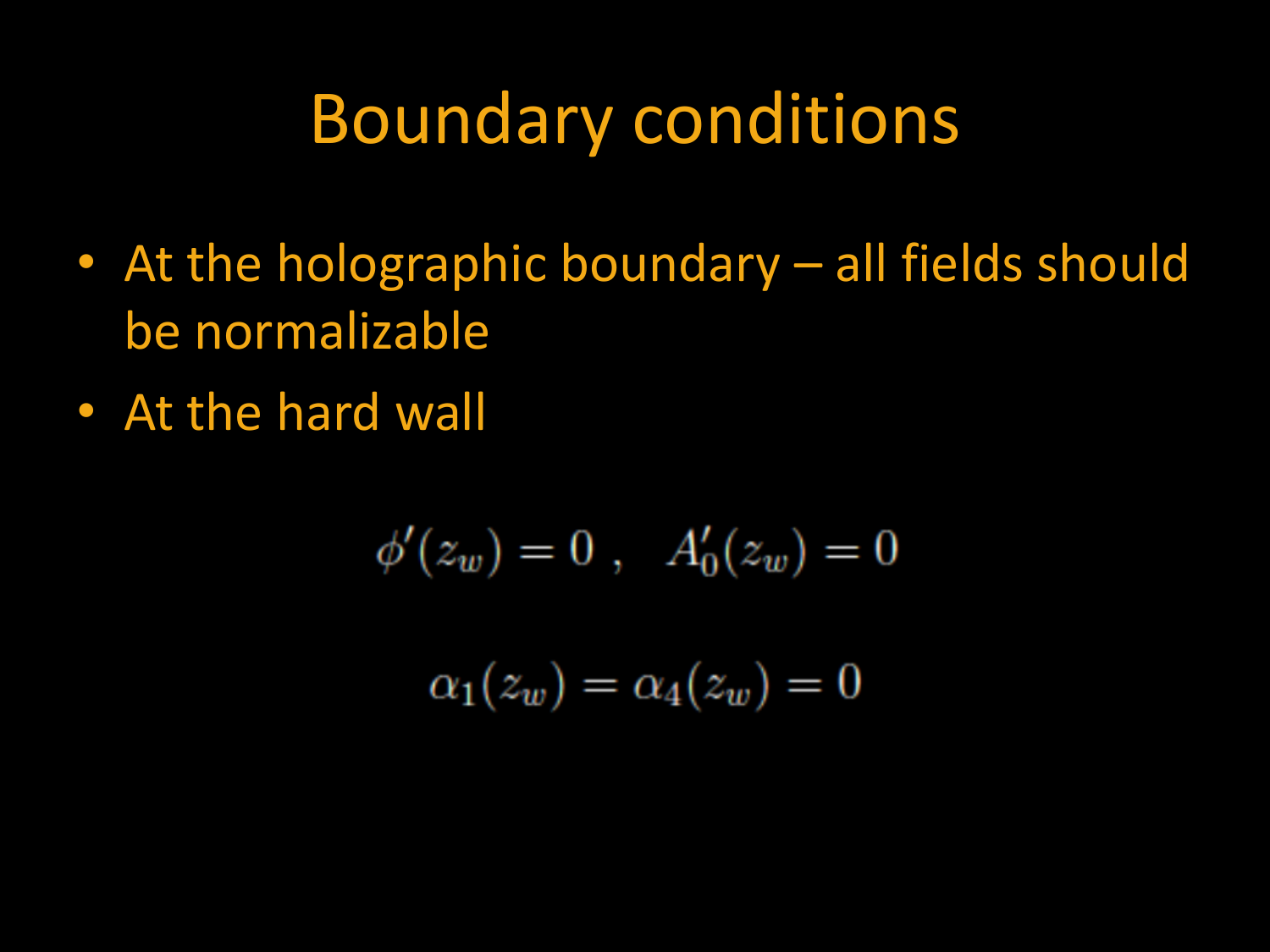#### Numerical scheme

- We deal with a system of coupled integrodifferential equations
- We split it in two parts: bosonic (scalar + gauge fields) and fermionic
- Fermionic subsystem standard shooting scheme;

Bosonic subsystem – Newton relaxation scheme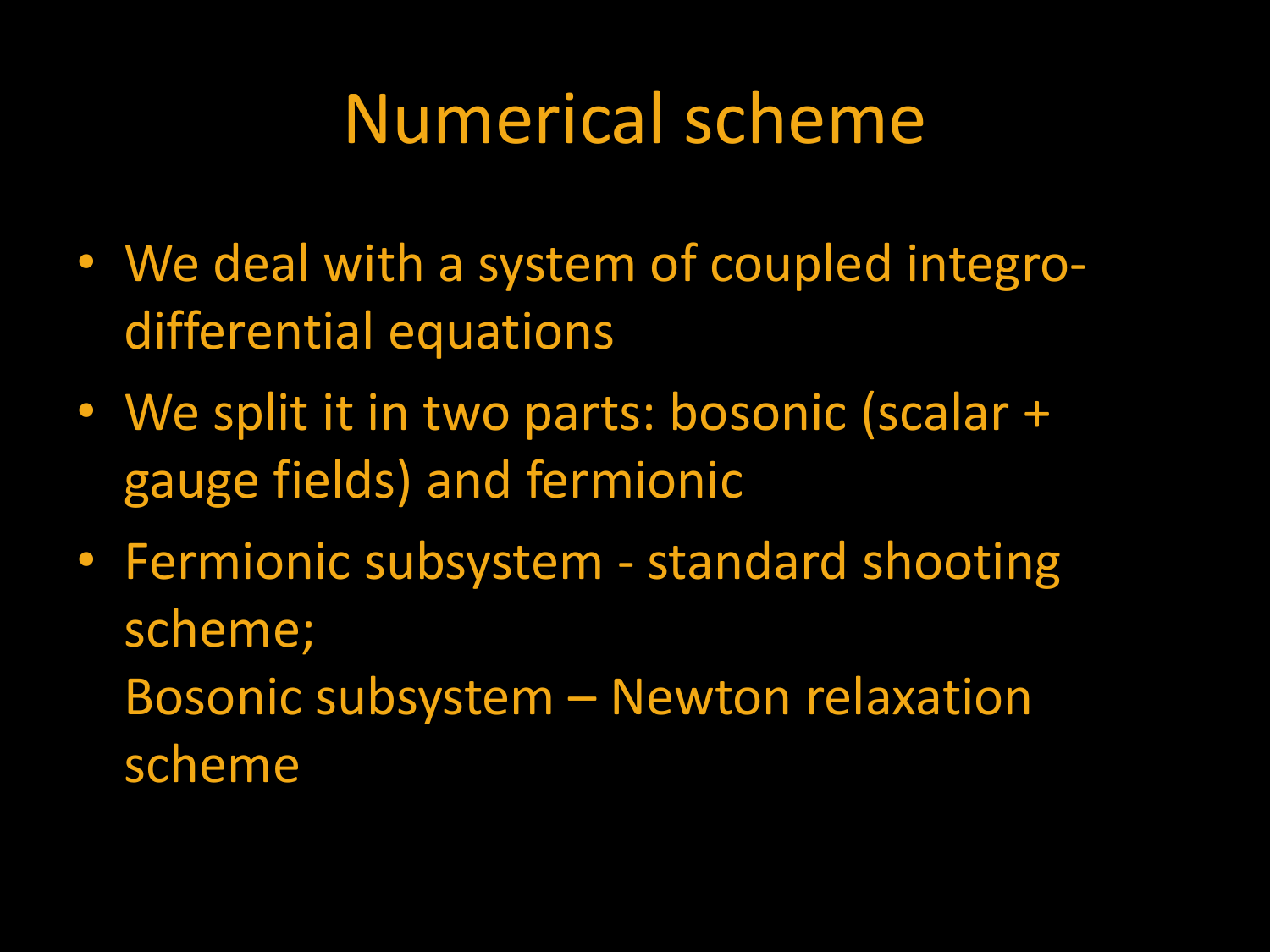#### Bose-Fermi competition

• Scalar order parameter and fermionic charge density at zero Majorana coupling

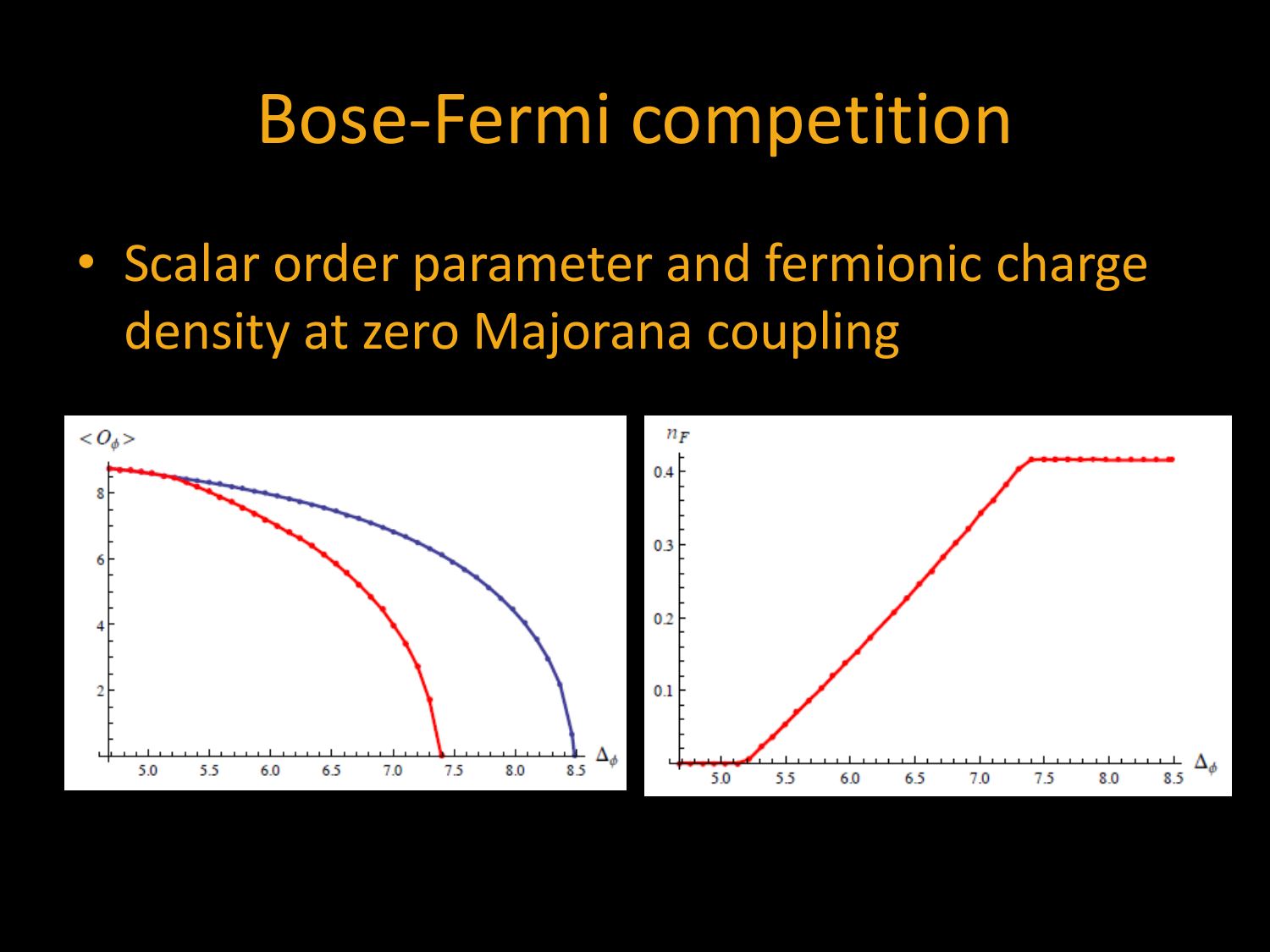# Superconducting gap

• Gap opening • Spin splitting

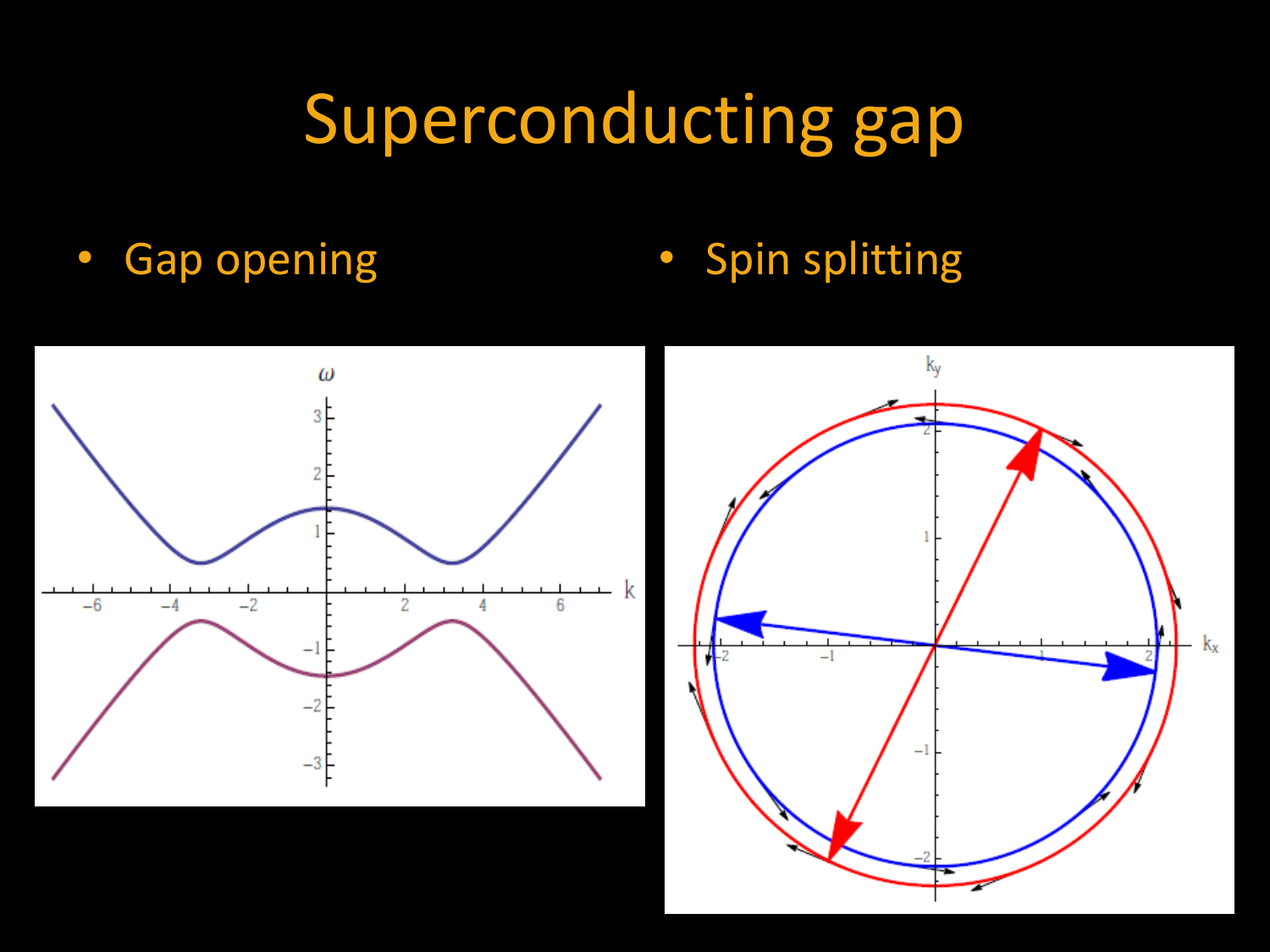#### Fully interacting system

#### • Two gaps • Charge densities

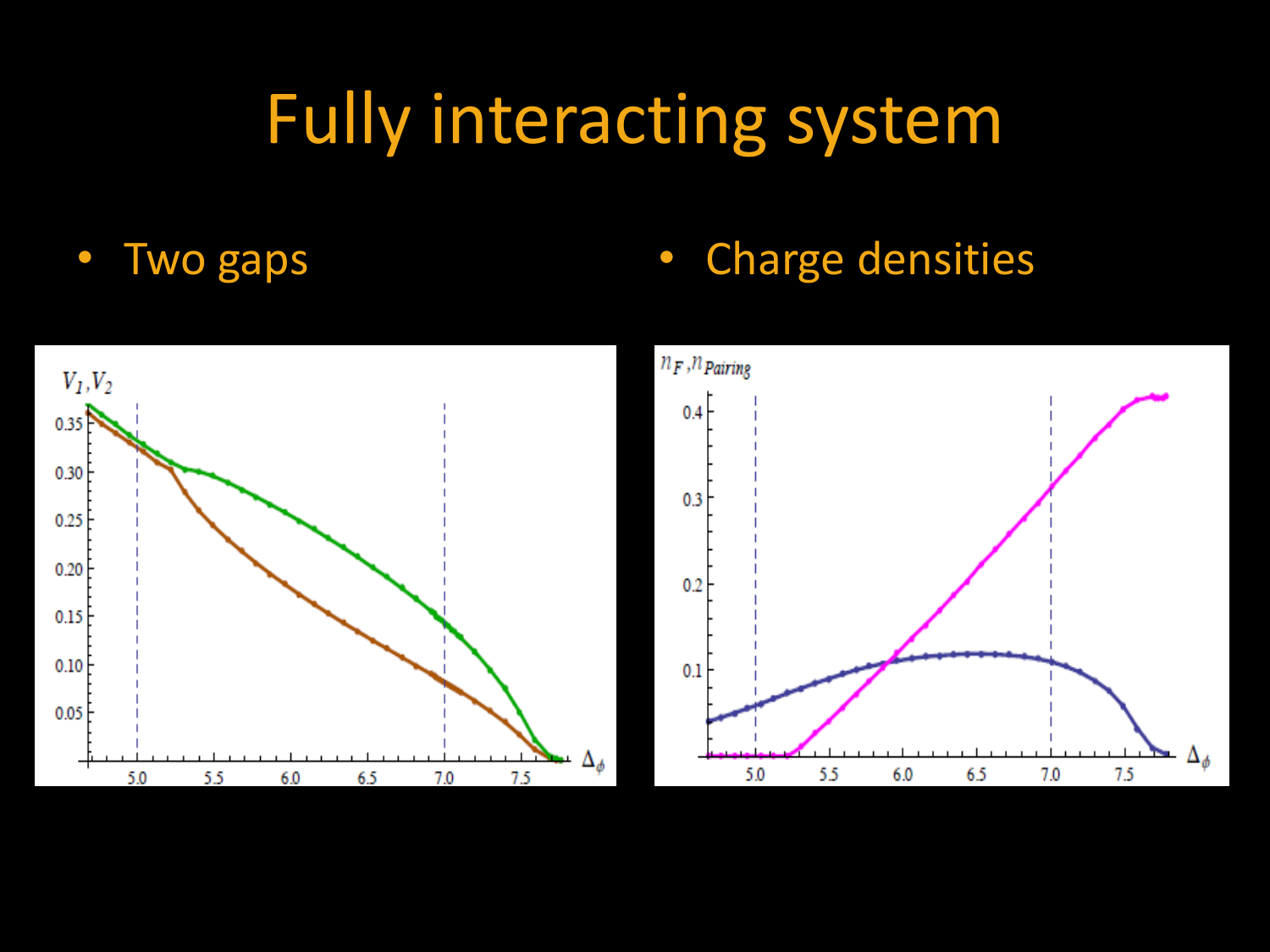- In absence of fermions:
	- $\phi(z) = Az^{3-\Delta_{\phi}} \cdot (1 + a_1 z + a_2 z^2 + ...) + Bz^{\Delta_{\phi}} \cdot (1 + b_1 z + b_2 z^2 + ...)$  $\Delta_{\phi} = \frac{3}{2} + \frac{1}{2} \sqrt{9 + 4m_{\phi}^2},$
- In presence of fermions:

$$
z^{2}\phi''(z) - 2z\phi'(z) + q_{\phi}^{2}z^{2}A_{0}^{2}(z)\phi(z) - m_{\phi}^{2}\phi(z) = -i\eta_{5}z^{3}\langle \overline{\psi^{c}}\Gamma^{5}\psi \rangle
$$

$$
\phi(z) = \phi_{hom}(z) + \phi_{part}(z)
$$

 $\phi_{part}(z) = \mathcal{P}_1 z^{2\Delta_{\Psi}} + \mathcal{P}_2 z^{2\Delta_{\Psi}+1} + \mathcal{P}_3 z^{2\Delta_{\Psi}+2} + ...$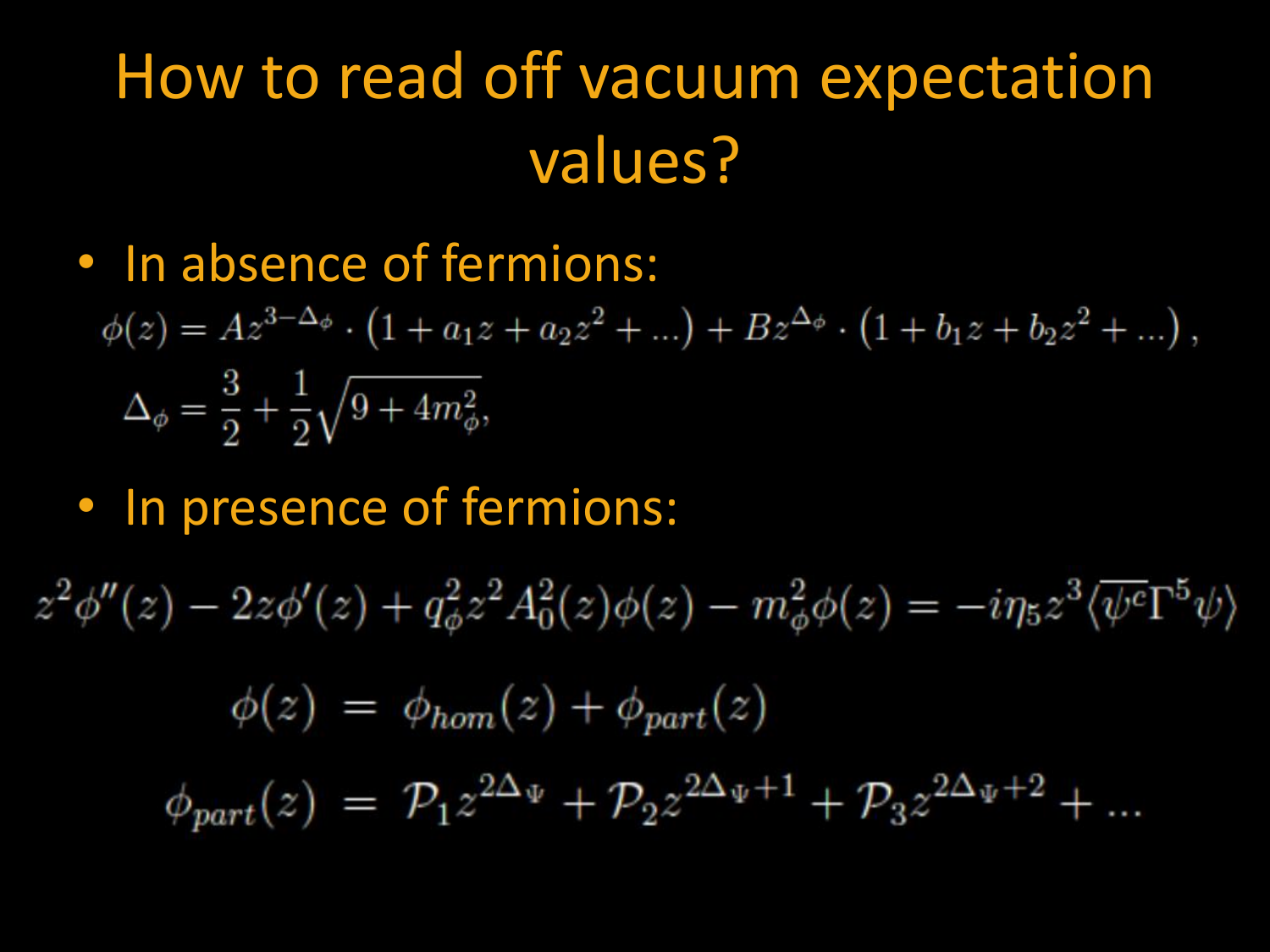• Does the standard AdS/CFT prescription work?

$$
\langle \mathcal{O}_{\phi} \rangle = \lim_{z \to 0} z^{-d+1} \partial_z \left( z^{d-\Delta_{\phi}} \phi(z) \right)
$$



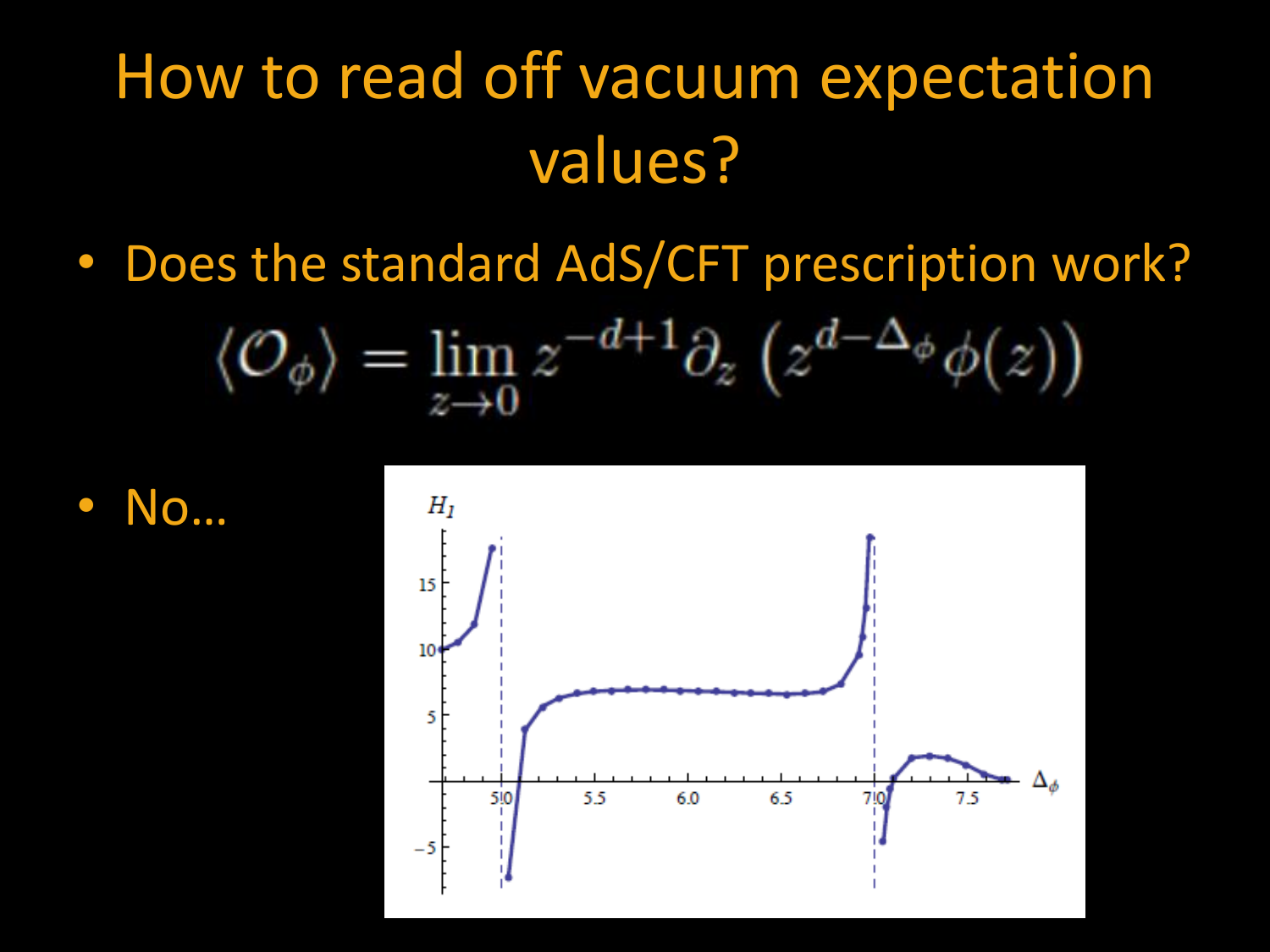#### • Everything is regular in the bulk:



#### • At the critical point:

 $\phi(z) = \mathcal{H}_1 z^{2\Delta_{\Psi}+n} + \ldots + \mathcal{P}_1 z^{2\Delta_{\Psi}} + \ldots + \mathcal{P}_{n+1} z^{2\Delta_{\Psi}+n} \ln(z) + \ldots$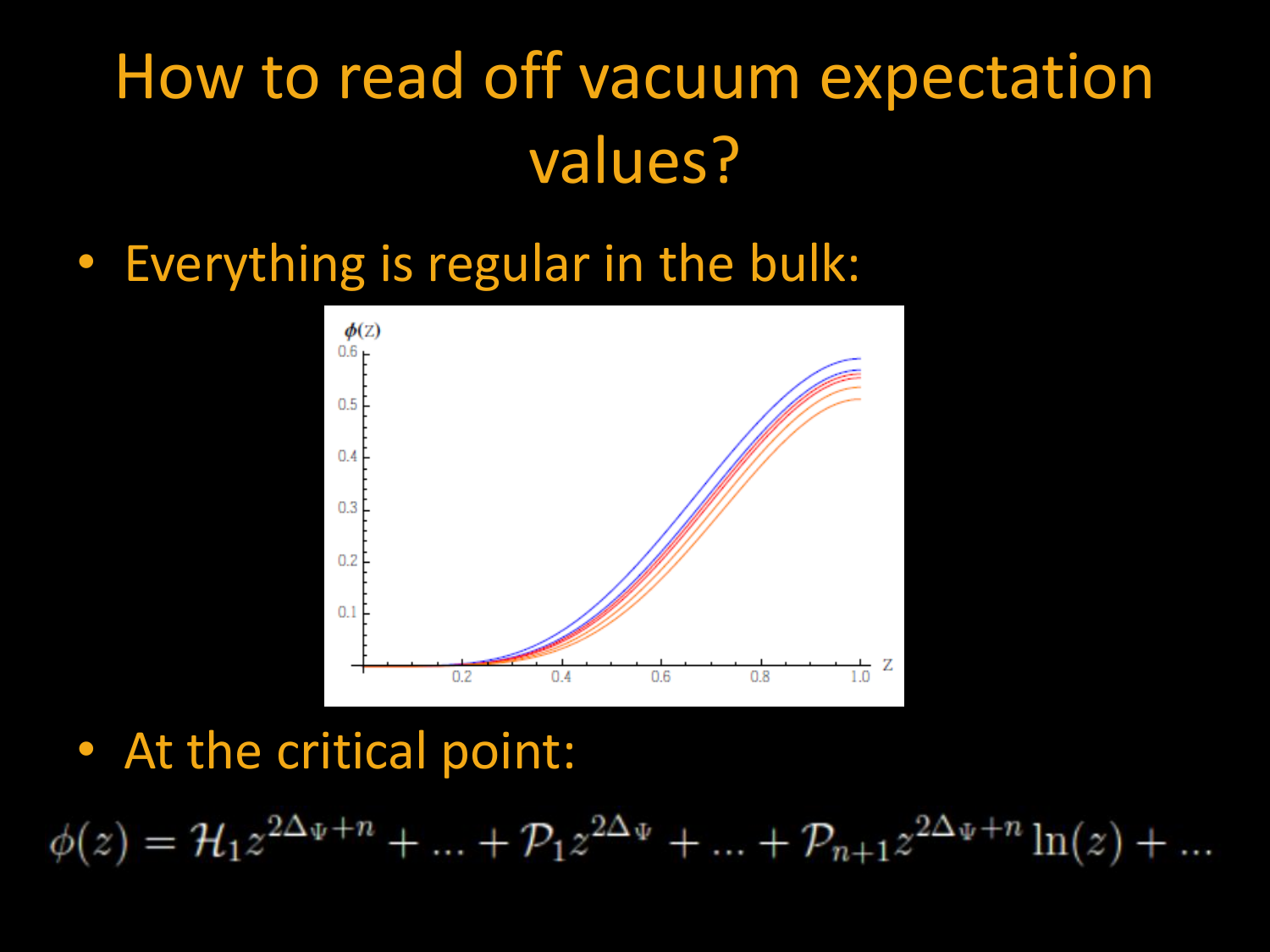- Is it possible to regulate these resonances?
- Yes, if we take into account higher normalizable terms



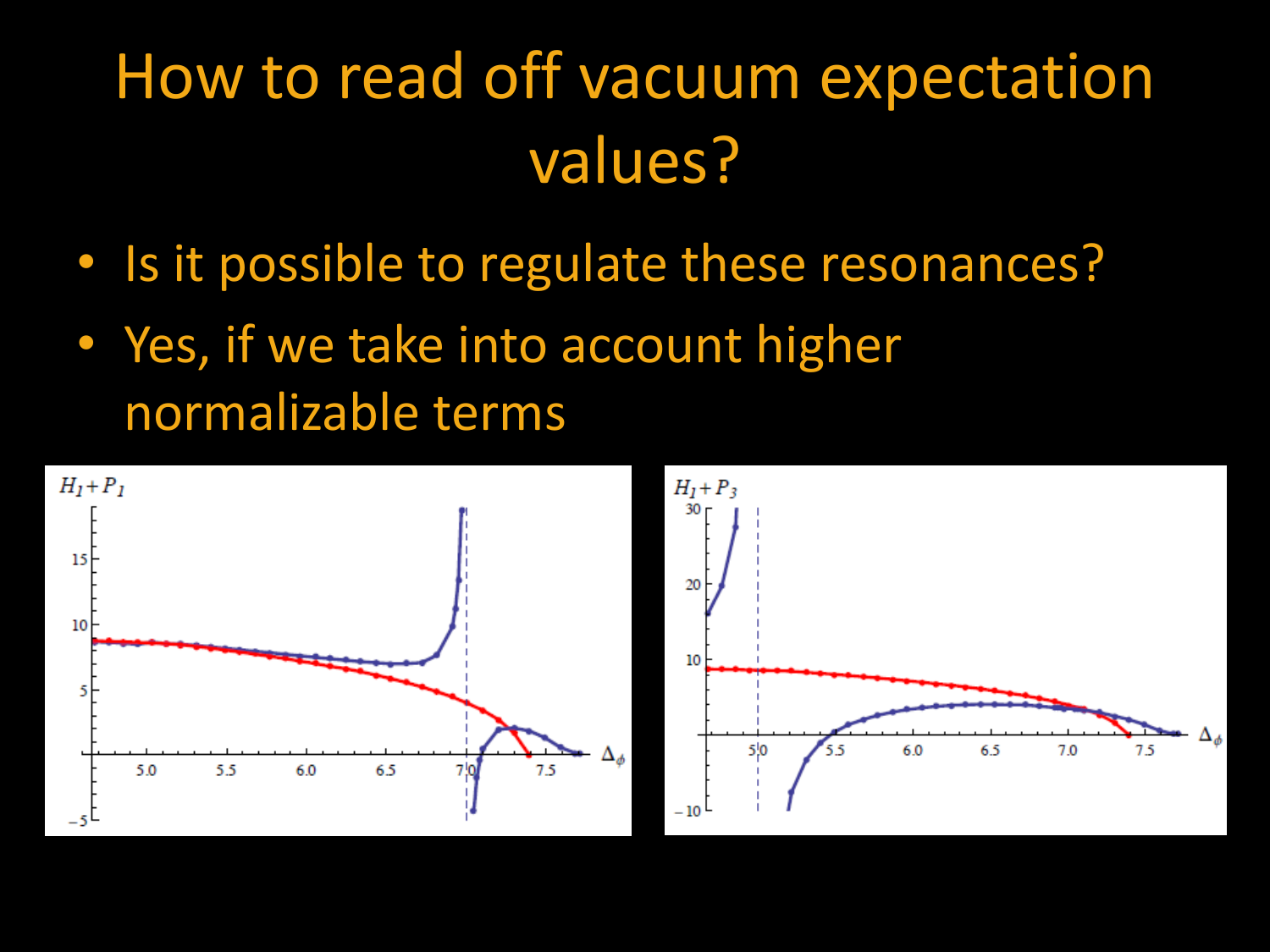• Two possible linear combinations

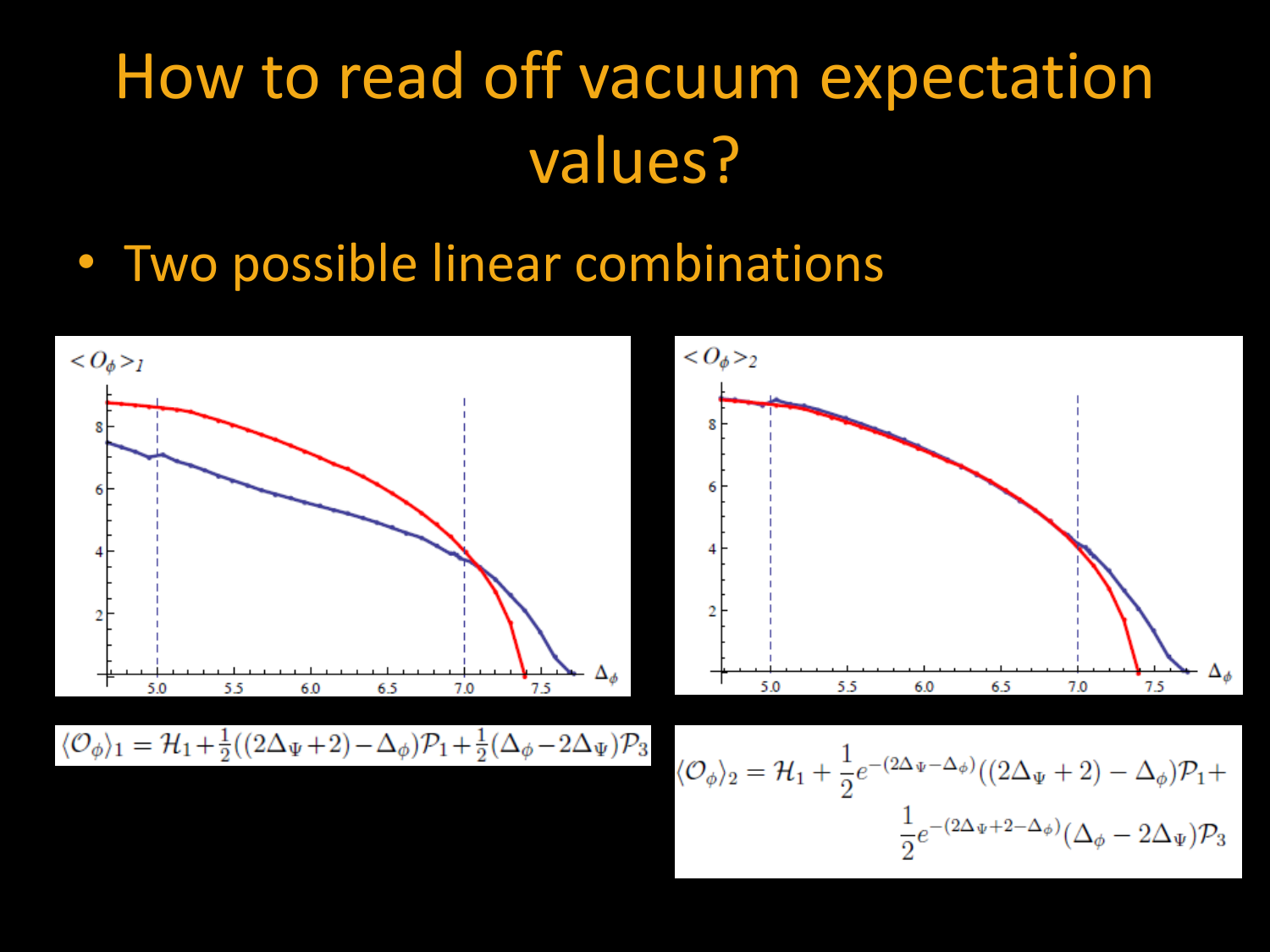#### Mixing of double trace operators

- Infinite tower of operators  $\mathcal{O}_{(0)}=\mathcal{O}_{\overline{\Psi^{C}}}\mathcal{O}_{\Psi}$  $\mathcal{O}_{(1)}=\mathcal{O}_{\overline{\Psi C}}(\overleftarrow{\partial}_{\mu}-\overrightarrow{\partial}_{\mu})(\overleftarrow{\partial}^{\mu}-\overrightarrow{\partial}^{\mu})\mathcal{O}_{\Psi}$  $\mathcal{O}_{(2)}=\mathcal{O}_{\overline{\Psi C}}(\overleftarrow{\partial}_{\mu}-\overrightarrow{\partial}_{\mu})(\overleftarrow{\partial}^{\mu}-\overrightarrow{\partial}^{\mu})(\overleftarrow{\partial}_{\nu}-\overrightarrow{\partial}_{\nu})(\overleftarrow{\partial}^{\nu}-\overrightarrow{\partial}^{\nu})\mathcal{O}_{\Psi}$
- Extra boundary terms

$$
S_{counter} \sim \int_{z=\epsilon} d^3x \left( -\phi^2 - \phi \bar{\Psi}^C_+ \Psi_- - \phi \bar{\Psi}^C_+ \partial_\mu \partial^\mu \Psi_- - \ldots \right)
$$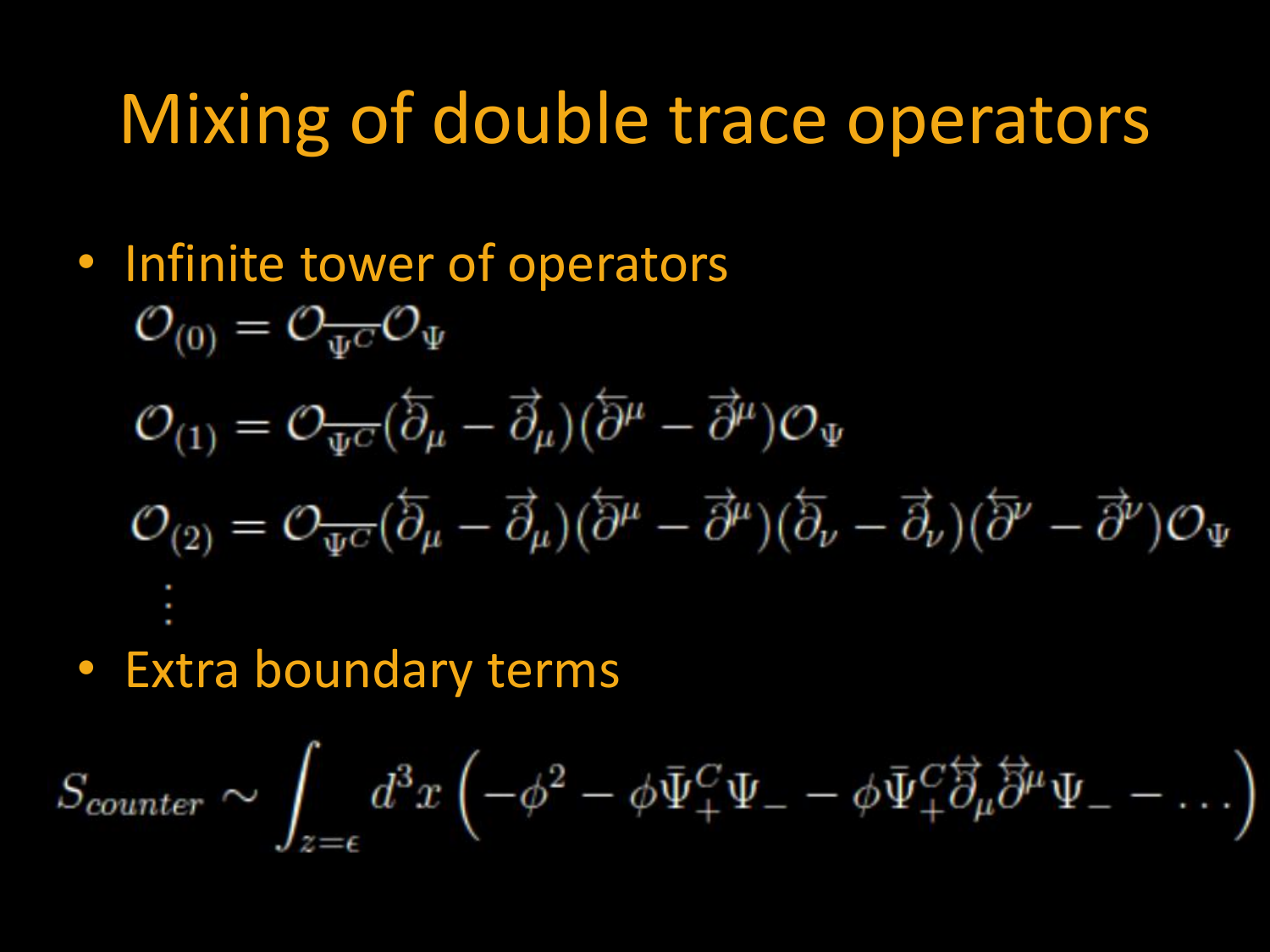#### BCS/BEC crossover

- At small scalar conformal dimensions we have the Klein-Gordon equation for bosons
- At higher conformal dimensions its kinetic term can be neglected, and we enter the BCS regime
- Instead of a sharp 2<sup>nd</sup> order phase transition we have an exponential tail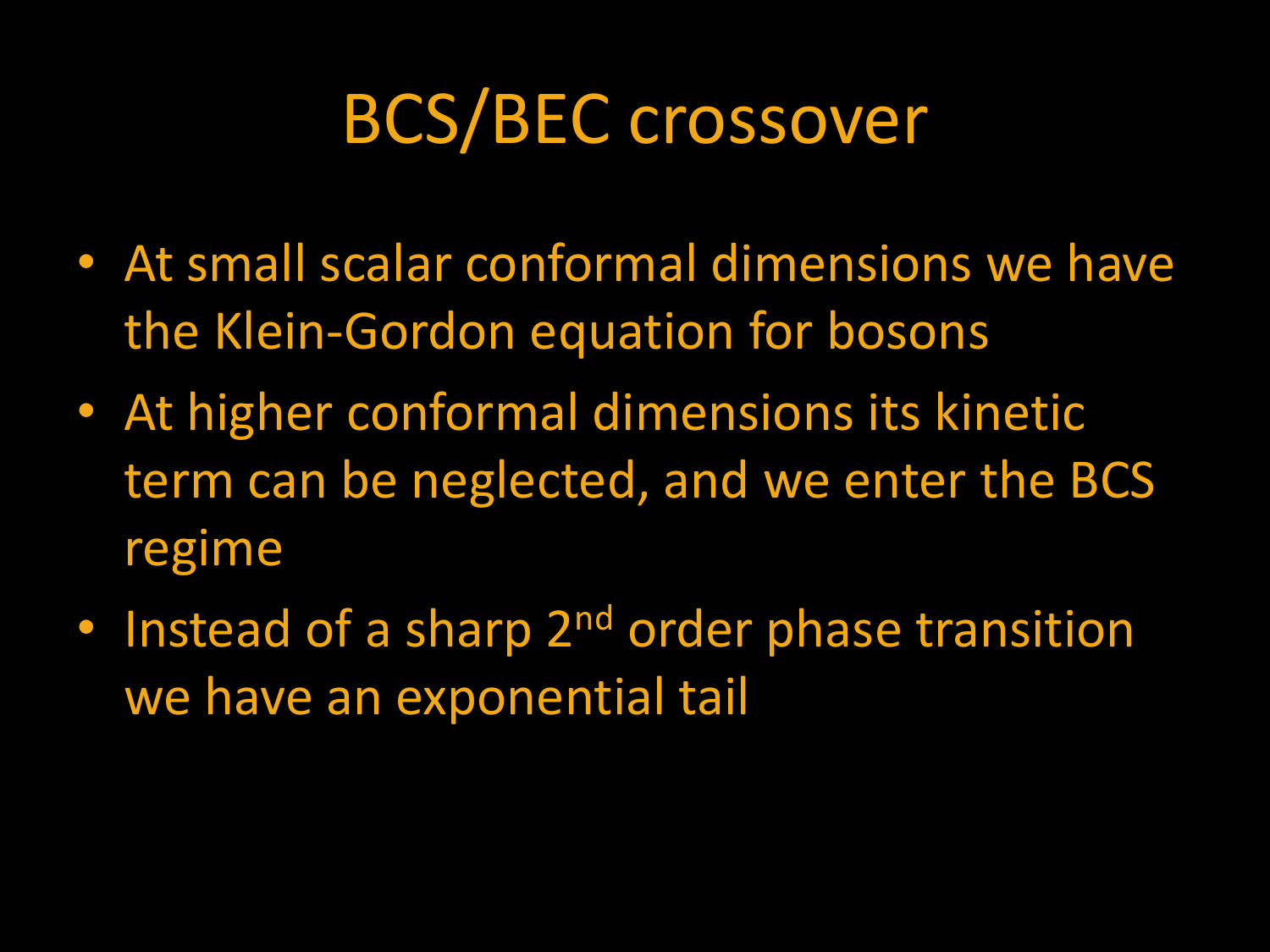#### Conclusions

- Holographic fermions compete with bosons and suppress the scalar condensation
- Yukawa-like interaction enhances condensation of the order parameter and opens a superconducting gap
- Infinite tower of double trace operators mixes in, so modification of the standard AdS/CFT dictionary for vev's is required